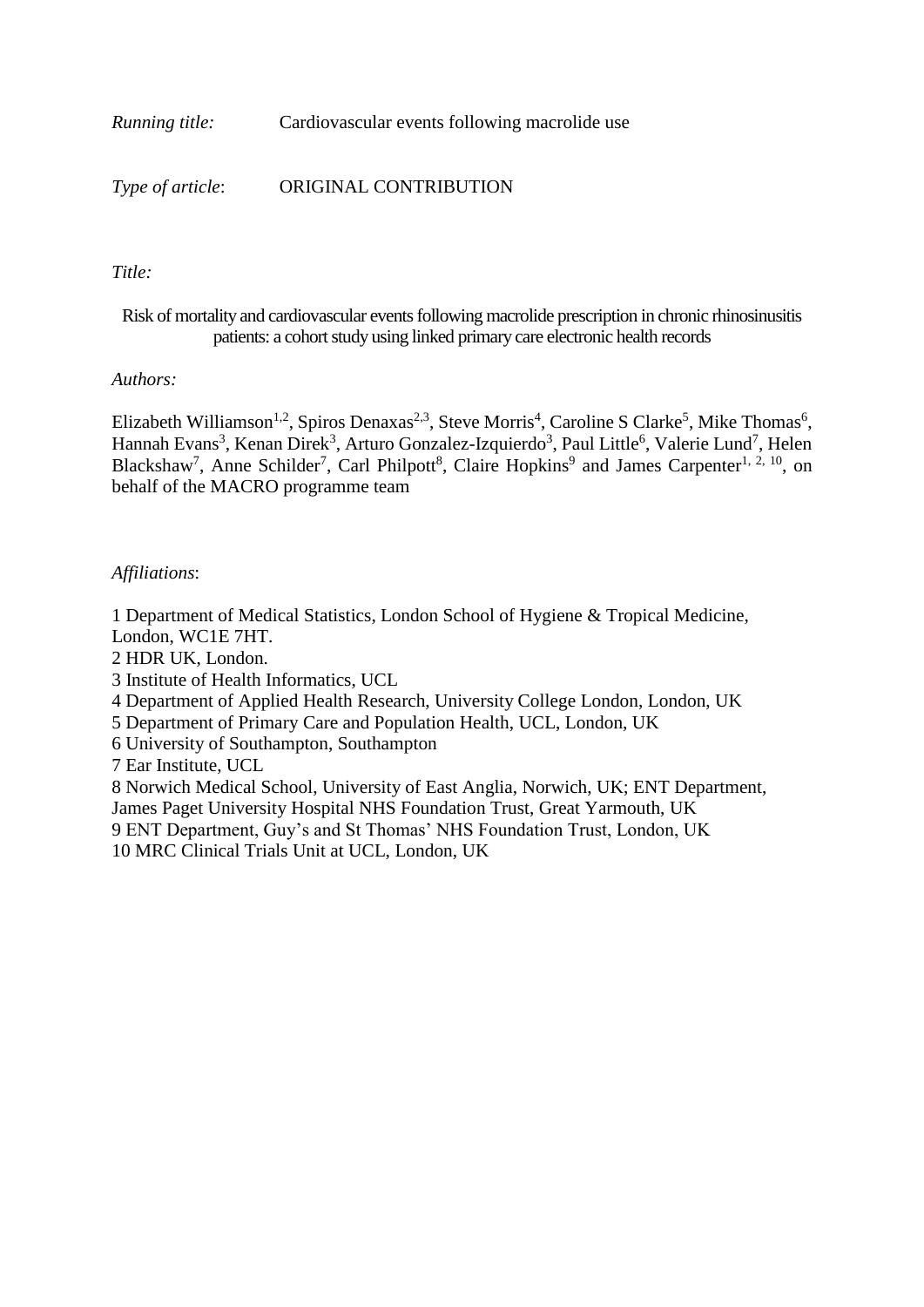#### SUMMARY

*Background***:** Macrolide antibiotics have demonstrated important anti-inflammatory and immunomodulatory properties in chronic rhinosinusitis (CRS) patients. However, reports of increased risks of cardiovascular events have led to safety concerns. We investigated the risk of all-cause and cardiac death, and cardiovascular outcomes, associated with macrolide use.

*Methodology*: Observational cohort (1997-2016) using linked data from the Clinical Practice Research Datalink, Hospital Episodes Statistics, and the Office for National Statistics. Patients aged 16-80 years with CRS prescribed a macrolide antibiotic or penicillin were included, comparing prescriptions for macrolide antibiotics to penicillin. Outcomes were all-cause mortality, cardiac death, myocardial infarction, stroke, diagnosis of peripheral vascular disease, and cardiac arrhythmia.

*Results***:** Analysis included 320,798 prescriptions received by 66,331 patients. There were 3,251 deaths, 815 due to cardiovascular causes, 925 incident myocardial infarctions, 859 strokes, 637 diagnoses of peripheral vascular disease, and 1,436 cardiac arrhythmias. A nonstatistically significant trend towards increased risk of myocardial infarction during the first 30 days following macrolide prescription was observed (fully adjusted hazard ratio 1.60, 95% confidence interval: 0.95, 2.68, p=0.08). No statistically significant short- or long-term risks were observed for macrolide prescription. No significant risks were identified for clarithromycin in particular.

*Conclusions*: Although not statistically significant, our best estimates suggest an increased short-term risk of myocardial infarction in patients with CRS following macrolide prescription, supporting previous observational evidence. However, confounding by indication remains a possible explanation for this apparent increased risk. We found no evidence of longer term increased risks.

*Key words: Macrolides, clarithromycin, cardiovascular events, sinusitis.*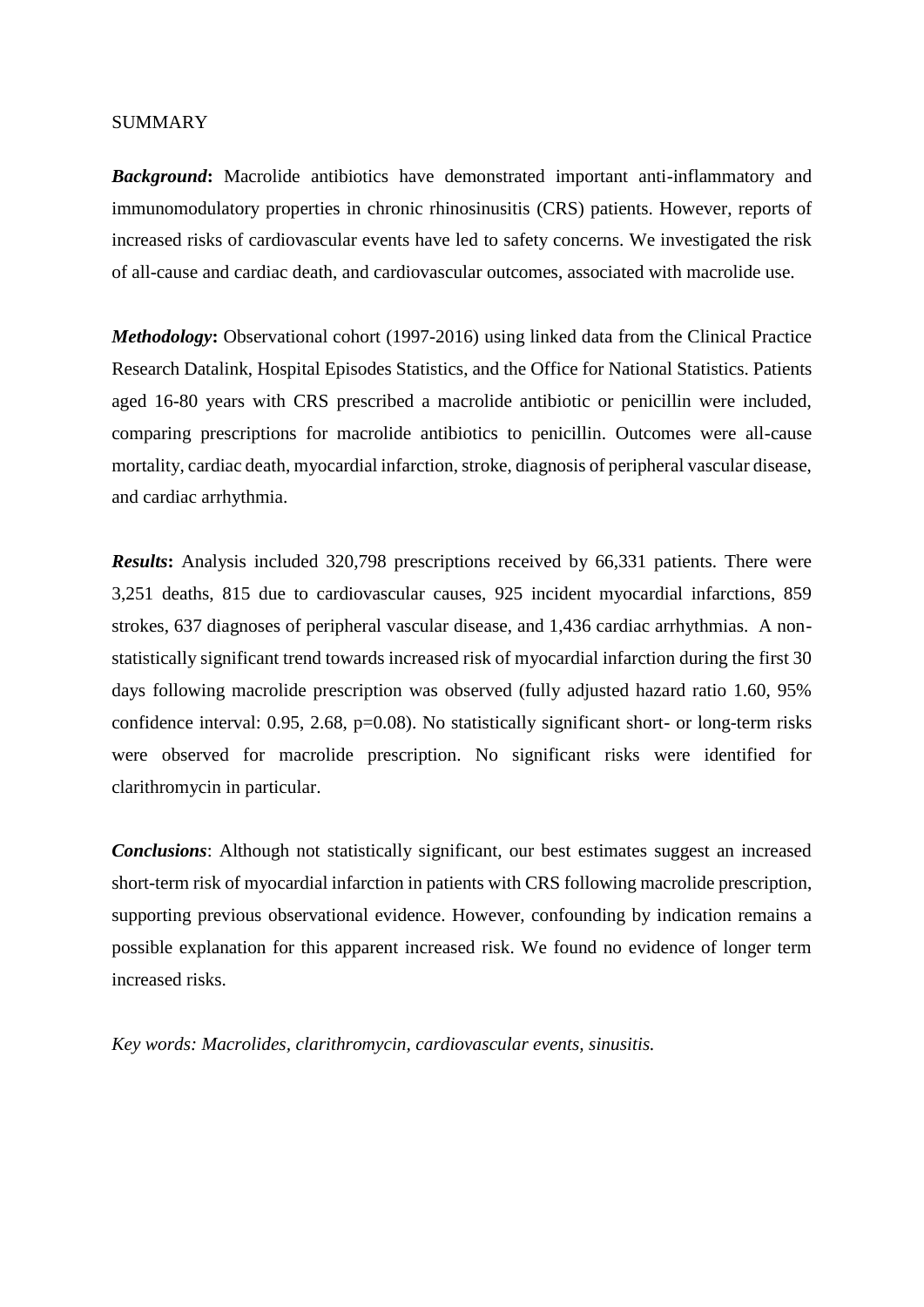#### INTRODUCTION

## *Background*

Macrolide antibiotics are commonly prescribed in primary and secondary care settings for a wide range of infections. In patients with chronic rhinosinusitis (CRS), macrolides have demonstrated important anti-inflammatory and immunomodulatory properties and currently have an unproven role on the basis of existing trials  $\frac{1}{2}$ , though there is some promising evidence  $2, 3$ . Concerns remain about the safety of these antibiotics for this patient group, however previous research assessed the risk in full dose, short-term studies and not in cases of CRS at low doses for longer durations.

Macrolides are known to prolong the QT interval, potentially increasing the short term risk of arrhythmia<sup>4, 5</sup>. A number of studies have explored longer-term associations between macrolide antibiotics, particularly clarithromycin, and a range of cardiovascular events. Some have found increased risks of cardiovascular events that extend at least a year beyond the exposure to the antibiotic <sup>6-9</sup>. In particular a 10-year follow-up of a randomised trial found an increased risk of cardiovascular mortality and other cardiovascular events<sup>9</sup>. In contrast, a number of large observational studies have found no long term effects  $10-13$ , although some found evidence of short term increases in risk of cardiovascular events  $11-13$ . In particular the recent meta-analysis published by Wong et al  $^{14}$ , demonstrated that the short-term risk of cardiovascular outcomes associated with macrolides in observational studies was estimated at 1.79 excess myocardial infarctions per 1000 patients (95% confidence interval (CI): 0.88 to 3.20). This risk was not observed in RCTs; however, the authors comment that these trials were likely underpowered to detect this. No long-term cardiovascular risk (ranging from 30 days to 3 years) associated with macrolides was observed. A recent drug safety communication released by the U.S. Food and Drug Administration notes the possibility of long-term risks, citing heart problems or death, associated with clarithromycin in patients with heart disease <sup>15</sup>.

## *Objectives*

We aimed to explore the association between macrolide prescription, particularly clarithromycin, and a range of cardiovascular outcomes among patients with CRS (all-cause death, cardiac death, myocardial infarction, stroke, arrhythmia, and peripheral vascular disease).

### MATERIALS AND METHODS

## *Study design and setting*

An observational cohort study was conducted using linked data from the Clinical Practice Research Datalink, Hospital Episodes Statistics, and the Office for National Statistics.

### Ethical approval

Requests to access data provided by the Clinical Practice Research Datalink are subject to approval of the protocol by the Independent Scientific Advisory Committee (ISAC), a nonstatutory expert advisory body. Broad scientific and ethical approval for the use of primary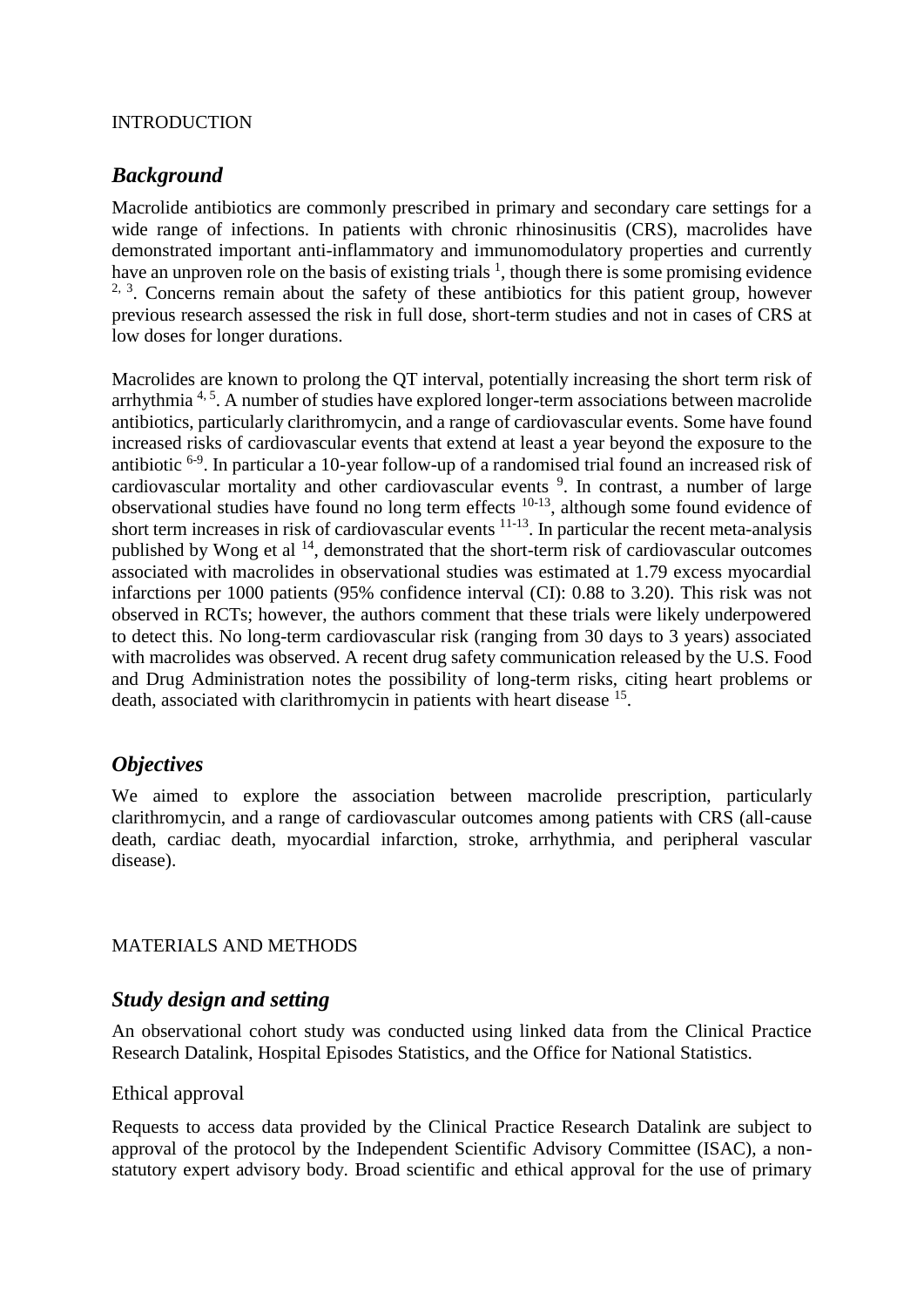care data, and established data linkages within the Clinical Practice Research Datalink (CPRD) data, was obtained following ISAC application; Protocol number 16\_200R.

# *Participants*

A case ascertainment algorithm was developed, using primary and secondary care diagnostic terms and secondary care procedures, to identify patients with CRS (see Appendix A). Patients were included if they were: determined to have CRS; prescribed one or more courses of either a macrolide antibiotic or a penicillin, or both; and aged between 16 and 80 years old at the time of a relevant prescription. Patients with a diagnosis of cystic fibrosis were excluded.

## *Outcomes*

Outcomes studied were: time to all-cause death, cardiac death, fatal and non-fatal myocardial infarction, stroke, diagnosis of peripheral vascular disease, and cardiac arrhythmia. For nonfatal outcomes, patients with a history of the outcome were excluded from those analyses.

All-cause death was defined as a valid date of death, irrespective of cause, recorded in either CPRD or ONS. Date of death was taken to be the earliest recorded date of death from either source. Cardiac death was identified using the primary cause of death only  $(ICD 10<sup>th</sup>$  revision: I00-I99). Prevalent and incident events of all other study outcomes were identified using a combination of CPRD, HES, and ONS data, using previously-validated existing phenotyping algorithms developed in CALIBER<sup>16</sup>.

# *Exposure*

All prescriptions for a macrolide antibiotic or a penicillin for CRS cases during follow-up were identified using a clinician-reviewed and curated list of medications (Appendix B). An active comparator – penicillin (the most commonly prescribed antibiotic) – was chosen to minimise selection bias. All durations of prescriptions were included. Secondary analyses restricted the macrolide group to prescriptions of clarithromycin, for comparison with similar studies.

# *Follow-up*

Follow-up of an individual patient began at the date at which the patient was deemed to have a CRS diagnosis, which was necessarily after the last of the following: current registration date of the patient at their general practice, the date at which the general practice was deemed to be providing research quality data, one year of individual research quality data, the patient's  $16<sup>th</sup>$ birthday, and the study start date ( $1<sup>st</sup>$  April 1997). Follow-up ended at the first of the following: the date of the patient's transfer out of the general practice (defined as the Transfer Out Date in CPRD), the last collection of data from general practice (defined as the Last Collection Date in CPRD), the patient's  $80<sup>th</sup>$  birthday, the date of death (recorded in either CPRD or ONS), or the study end date (February  $29<sup>th</sup> 2016$ ).

# *Data sources*

We extracted anonymized patient electronic health records from the CALIBER resource described and validated elsewhere <sup>16</sup>. Briefly, CALIBER provides a platform to utilise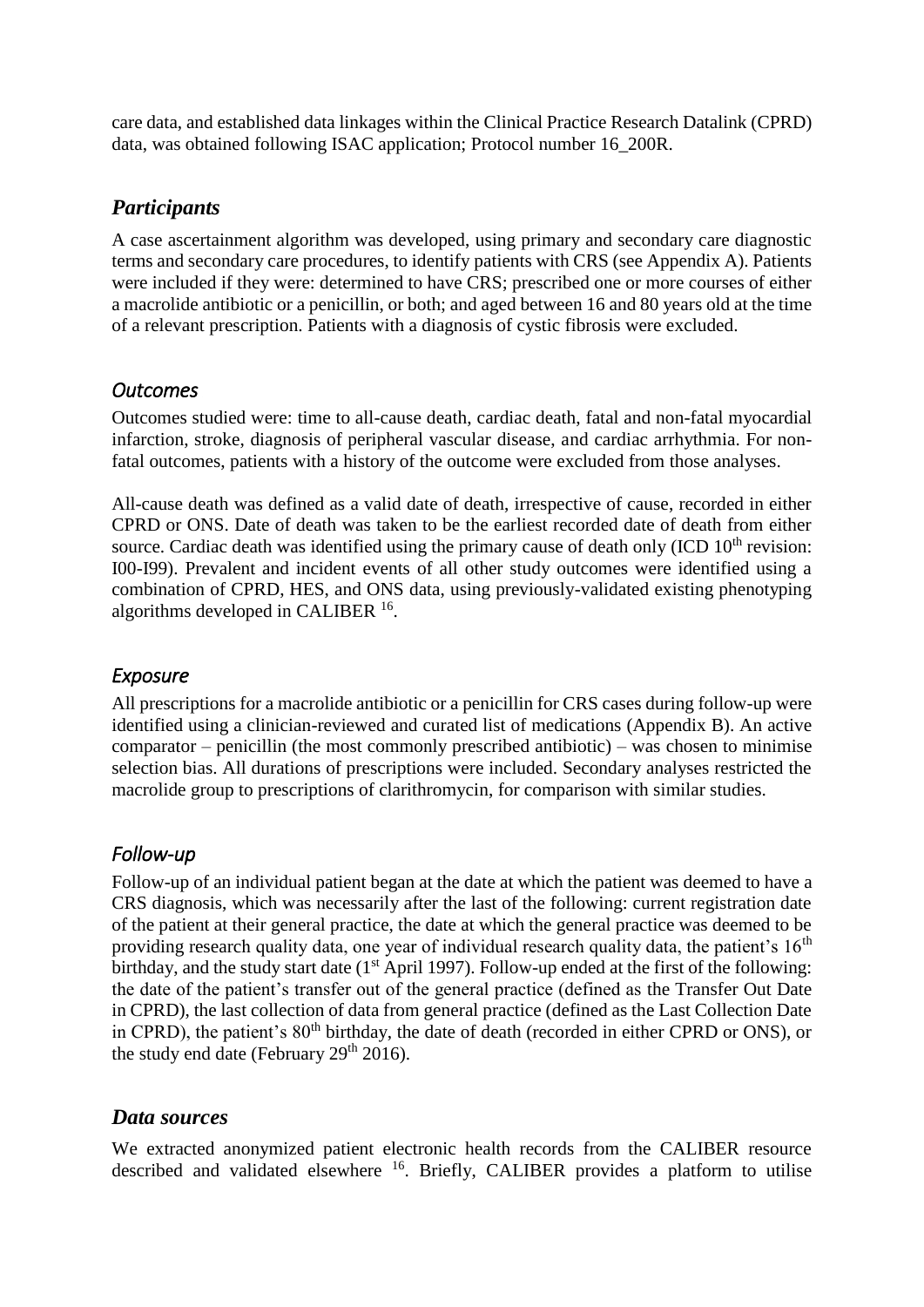longitudinal structured records from three national sources for research: The Clinical Practice Research Datalink (CPRD)<sup>17</sup>, Hospital Episodes Statistics (HES), and cause-specific mortality from the Office for National Statistics. CPRD provides anthropometric measurements, laboratory tests, clinical diagnoses, symptoms, prescriptions, and medical procedures, coded with the Read controlled clinical terminology. The primary care practices in CPRD and the subset of linked practices used in the present analysis are representative of the UK primary care setting and have been validated for epidemiological research  $17, 18$ . HES provides information about diagnoses (coded with the tenth revision of the International Classification of Diseases  $[ICD-10]$ ) and medical procedures (coded with the  $4<sup>th</sup>$  revision of the OPCS Classification of Interventions and Procedures [OPCS-4]) related to all elective and emergency hospital admissions across all National Health Service hospitals in England. ONS provides a national mortality registry with physician-certified causes of death (coded using ICD-9 and ICD-10). All data sources were linked with a deterministic algorithm using patients' NHS number (unique ten-digit identifier assigned at first interaction with the healthcare system), date of birth, gender and postcode.

Patients were selected from general practices (CPRD January 2017 version) that were eligible for linkage to HES and ONS, during the study period  $1<sup>st</sup>$  April 1997 to  $29<sup>th</sup>$  February 2016. Patients were included if they met the inclusion criteria described above.

## *Confounders*

For each prescription for macrolide antibiotics or penicillin, the most recent information on potential confounders for each participant recorded up to the time of that prescription was obtained; thus values could change over time. Demographic information, including the age and sex of the patient, body mass index (BMI) recorded in primary care, and clinically-recorded smoking status and alcohol consumption, was obtained. For BMI, smoking and alcohol data, the last available measurement prior to the relevant prescription was taken; sensitivity analyses instead used the last measurement only if it was recorded within one year of the relevant date. We additionally included information about the region (Strategic Health Authority) in which the general practice was located, socioeconomic status using the Index of Multiple Deprivation (IMD) score and the frequency of primary care consultations involving clinical contact between the patient and their general practitioner. Missing data for demographic and socioeconomic confounders was handled by including an extra category indicating the information was not available. Phenotyping algorithms previously developed by the CALIBER initiative  $16$  were used to identify any prior use of: antidepressants, warfarin or digoxin, anti-arrhythmic drugs, anticoagulants, antiplatelet drugs,  $\alpha$ -adrenoceptor blockers, lipid regulating drugs, diuretics, nitrates, non-steroidal anti-inflammatories (NSAIDs) and anti-hypertensive drugs including angiotensin-converting enzyme inhibitors. Prior diagnoses of: atrial fibrillation, cancer, COPD, diabetes, dyslipidaemia, hypertension, cardiovascular disease, and asthma, were also identified using existing algorithms  $16$ .

# *Statistical analysis*

Most patients received multiple courses of macrolide antibiotics, penicillin, or both. To handle this, an approach in which the observational data are used to emulate a consecutive series of randomised trials was adopted for the statistical analysis <sup>19</sup>. The study period was split into non-overlapping 30-day periods (giving 219 time intervals). Each of these 30-day intervals was considered the recruitment period for a different observational pseudo-trial. At the first instance during the 30-day interval where a patient was prescribed either a macrolide antibiotic or a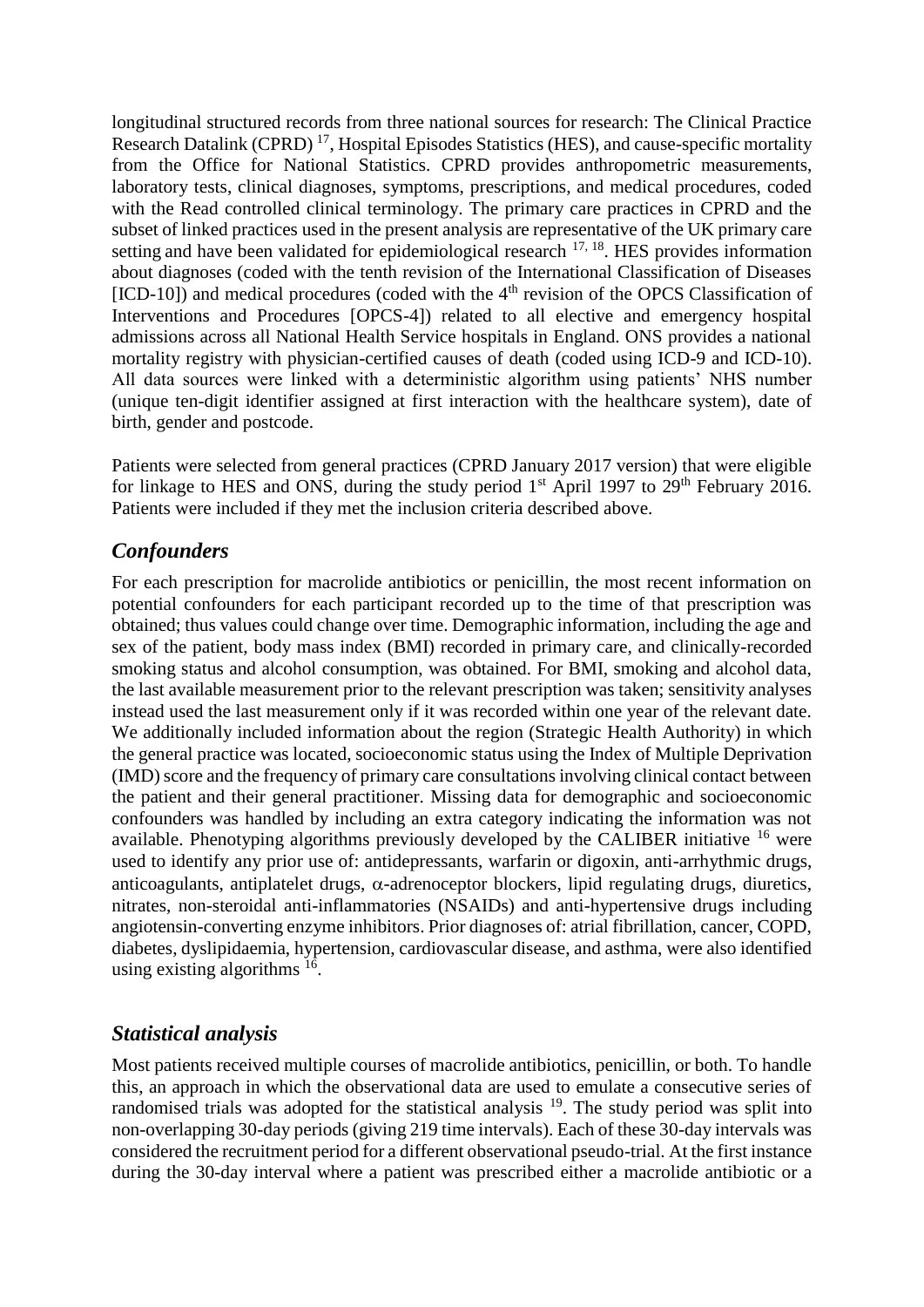penicillin, the patient was assessed for eligibility. If eligible at that point, the patient entered that pseudo-trial. Instances where both a macrolide antibiotic and a penicillin were prescribed simultaneously were excluded.

Patients were eligible to enter a pseudo-trial if they were, at the time of the relevant prescription of macrolide or penicillin: between 16 and 80 years of age, were deemed to have had a diagnosis of CRS prior to that time, and had no recorded antibiotic prescription of any type in the last four weeks (a washout period). Patients could enter each pseudo-trial only once, but could enter multiple pseudo-trials over the whole study period.

Data on all confounders listed above were recorded for each patient entering each pseudo-trial, with the values of the confounder determined at the date of the relevant prescription; thus confounder data were updated over time for each patient. Follow-up of a patient in a particular pseudo-trial began at the day of the relevant macrolide or penicillin prescription, and ended at the first of: the outcome of interest, death (for outcomes other than all-cause mortality), and end of patient-level follow-up.

Descriptions of the participants, and summaries of outcome data, were performed at the patient level, initially restricting data to the first pseudo-trial each patient participated in. For subsequent analysis, data from the 219 different pseudo-trials were pooled together. Associations of exposure – prescription of macrolide antibiotic or penicillin – with health outcomes was assessed using Cox proportional hazards regression models, with time since entering the relevant pseudo-trial as the timescale. These Cox models adjusted for all confounders listed above. Age at entry into the pseudo-trial was modelled using restricted cubic splines. Differences between pseudo-trials were also modelled by using splines. Robust standard errors, adjusted for clustering by patient, were used due to the fact that patients could enter more than one pseudo-trial and so enter the analysis more than once. Sensitivity analyses censored follow-up at 30 days, to investigate short-term effects following prescription. For analyses of myocardial infarction censoring follow-up at 30 days, number needed to harm (NNH) was calculated by fitting a logistic regression model, approximately equivalent to the Cox model above, and calculating the NNH from the predicted risk under macrolide and no macrolide use, using 100 non-parametric bootstrap samples to obtain percentile confidence intervals.

## *Public and patient involvement (PPI)*

Patients and public have been key to the development of a wider programme in which this study is embedded. Our PPI panel includes 7 patient and 5 lay representatives. A trained PPI facilitator has structured and led the face-to-face group meetings with the panel, ensuring that feedback has been well integrated into the programme of research. The panel has shared experiences of CRS and opinions regarding medical and surgical treatments they have received, and identified where they thought research was most needed to inform optimal patient pathways.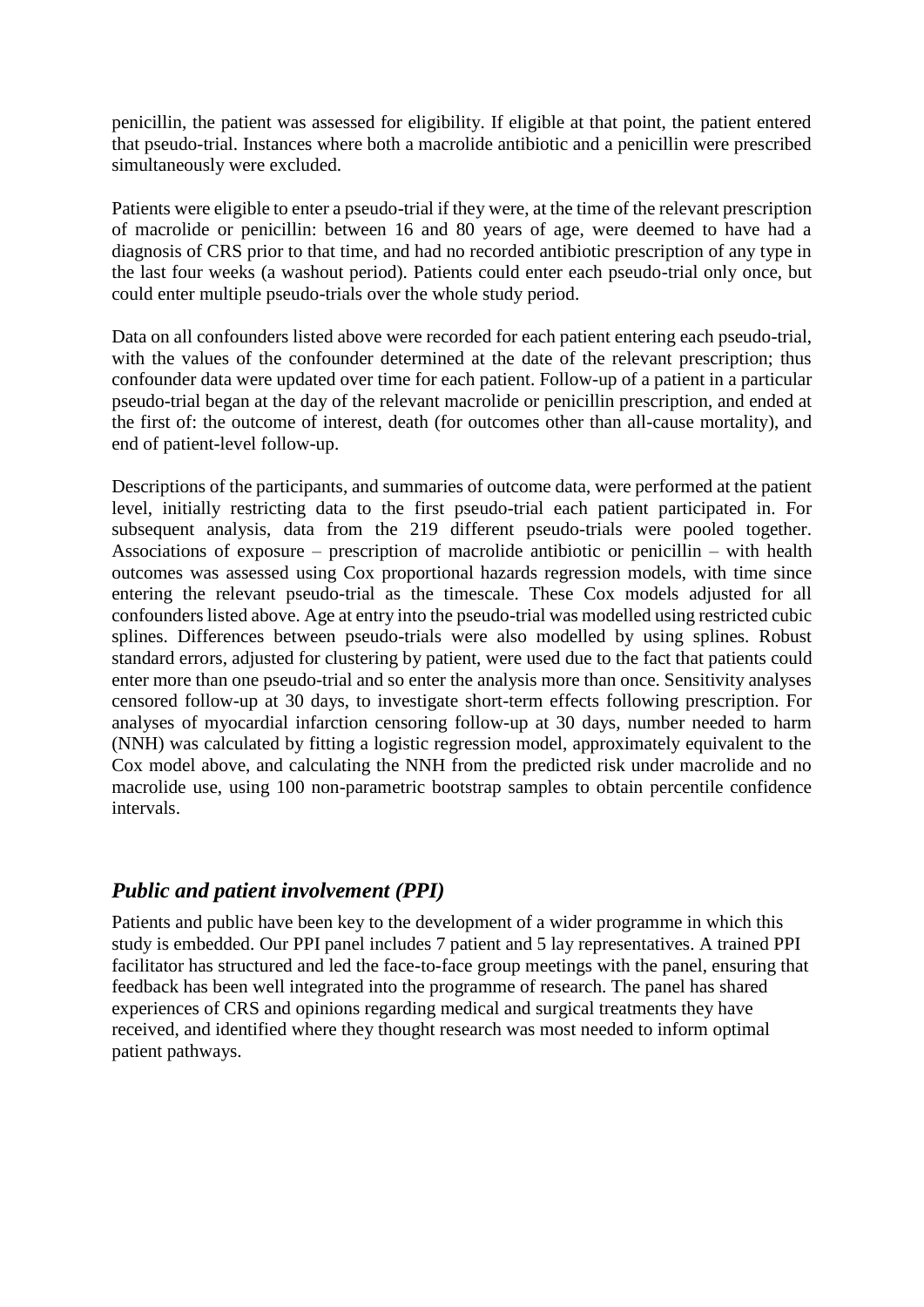### RESULTS

### *Participants*

Of the 88,321 patients who were identified as having CRS in this cohort, 70,369 were prescribed one or more courses of either a macrolide antibiotic (of any type) or penicillin, or both (Figure 1). Among these 70,369 patients, the median number of penicillin and macrolide courses prescribed was 4 (25<sup>th</sup> to  $75<sup>th</sup>$  percentile: 2 to 8). A single prescription of either penicillin or macrolide during follow-up was received by 10% of these patients; more than 14 prescriptions were received by 10% of patients. After restricting to prescriptions where the patient was eligible for a pseudo-trial, the final analysis included 66,331 unique patients, 23,465 of whom contributed to the macrolide exposure group and 57,876 to the penicillin group (thus 15,010 entered the analysis both following a macrolide prescription and a penicillin prescription). A total of 320,798 prescriptions were included in the final analysis.

# *Descriptive data*

Of the included 320,798 prescriptions, the most common duration was 1 week: 68% of penicillin prescriptions, 68% of macrolide, and 76% of clarithromycin were for 1 week. Almost all prescriptions were either 250mg or 500mg. For penicillin, 55.4% of prescriptions were for 500mg and 43.5% 250mg. For macrolide prescriptions, 35.6% were 500mg and 64.3% 250mg. Restricting to clarithromycin, 61.2% of prescriptions were for 500mg and 38.8% 250mg. Amoxicillin, Flucloxacillin, and Co-amoxicillin accounted for more than 90% of the included Penicillin prescriptions, with 68% being for Amoxicillin (500 or 250mg), 12% for Flucloxacillin (500 or 250mg), and 10.9% for Co-amoxicillin (500, 250, or 125mg). The data used are collected for clinical care rather than research; as such, the indication the drug was prescribed for is not available.

Recorded characteristics of participants, at the time of their first eligible macrolide or penicillin prescription were very similar (Table 1). Overall, females, patients with prior use of antidepressants, a history of chronic obstructive pulmonary disease or asthma were more likely to receive a macrolide antibiotic, but these differences were fairly small.

## *Outcome data*

Median patient follow-up was 4.24 years  $(25<sup>th</sup>$  to  $75<sup>th</sup>$  percentile: 2.0 to 7.4 years). Patients receiving a clarithromycin prescription tended to have shorter follow-up (Table 2). Patients included in the analysis participated in a median of 3 of the pseudo-trials  $(25<sup>th</sup>$  to  $75<sup>th</sup>$  percentile: 2 to 6).

Over the whole follow-up period, 3,251 deaths due to any cause were observed, 815 of which were due to cardiovascular causes (Table 2). There were 925 incident myocardial infarctions, 859 incident strokes, 637 incident diagnoses of peripheral vascular disease, and 1,436 recorded incident cardiac arrhythmias. Of these incident myocardial infarctions, 91 (9.8%) occurred on the date of the cardiac death; 56 (6.5%) of the incident strokes occurred on the date of the cardiac death.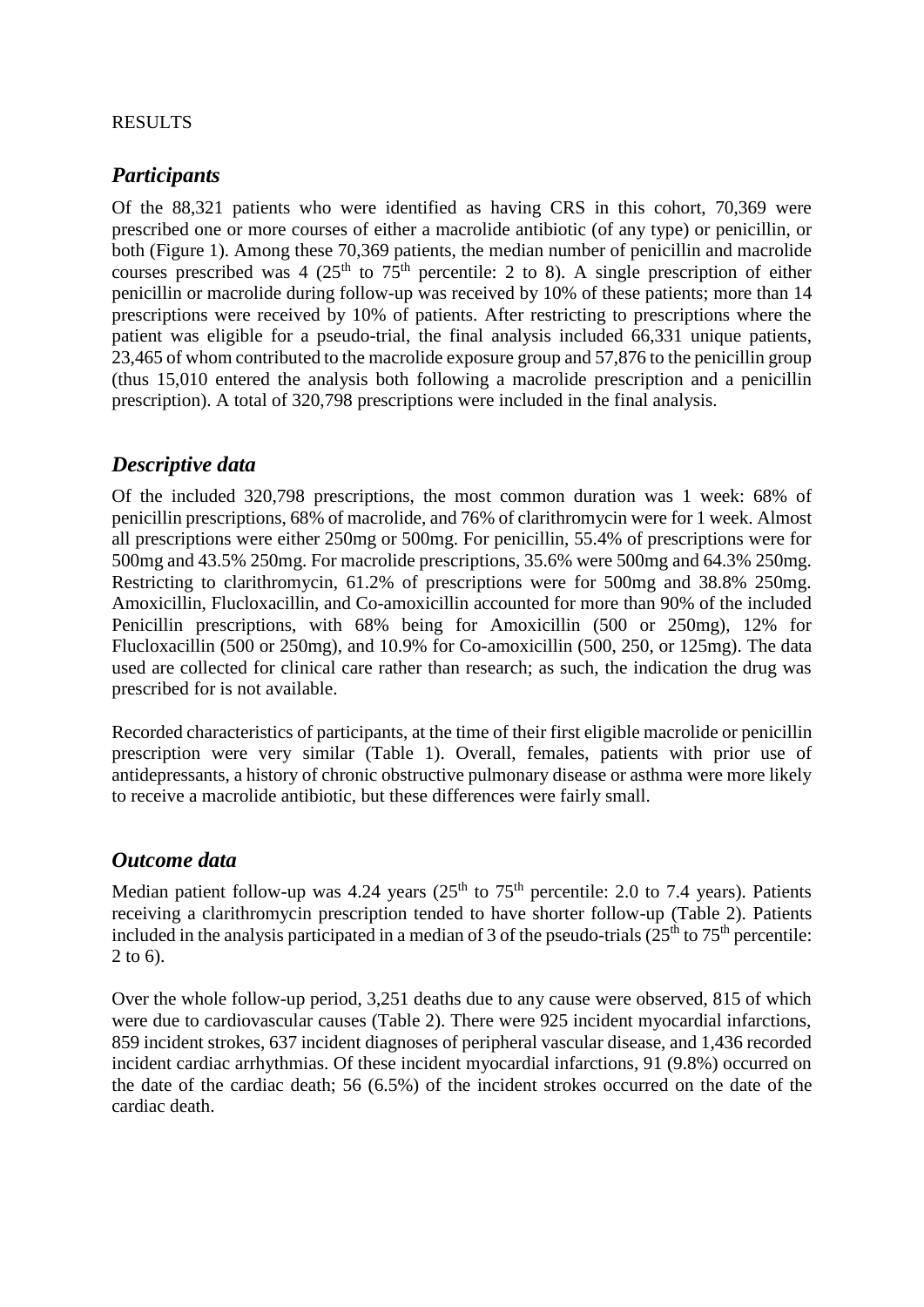# *Main results*

Table 3 shows estimated hazard ratios (HRs), both unadjusted and adjusted for all confounders listed previously, associated with a prescription of a macrolide antibiotic compared with a prescription for penicillin. At the 5% level, no statistically significant short- or long-term risks were observed after adjustment for confounders.

The unadjusted analysis showed no evidence of increased risk of myocardial infarction following macrolide prescription (crude hazard ratio (HR) 1.10, 95% confidence interval (CI): 0.94 to 1.29, p=0.25). Following adjustment for all confounders above, the estimated hazard ratio for myocardial infarction during the first 30 days following prescription was 1.60, i.e. a 60% increase in risk, with a confidence interval from 0.95 to 2.68, p=0.08. The estimated absolute risk of myocardial infarction within 30 days, per 10,000 patients, is 2.32 (95% CI: 1.84, 2.90) with no macrolide prescription, and 3.75 (95% CI: 2.50, 5.24) with macrolide prescription, corresponding to a number needed to harm (i.e. number of patients needing to be treated with macrolides in order to result in a single extra myocardial infarction) of 7008 (95%  $CI: 3381, \omega$ ).

No evidence of a longer-term risk of myocardial infarction was seen (fully adjusted HR 1.09, 95% CI: 0.93 to 1.28, p=0.30). Sensitivity analyses using BMI, smoking and alcohol information only if recorded within the last year gave similar results.

Large increased risks were seen in the HRs following clarithromycin prescription, compared with penicillin, in the unadjusted models: all-cause death 1.26 (95% CI 1.12 to 1.42); cardiac death 1.34 (95% CI 1.04 to 1.72). These estimated HRs were greatly diminished following adjustment and were no longer statistically significant: all-cause death 1.09 (95% CI 0.96 to 1.22), and cardiac death 1.15 (0.89 to 1.49).

### DISCUSSION

## *Key results*

Looking at a defined population of patients with CRS, we found a trend towards an increase in short-term risk of myocardial infarction in the 30 days following prescription of macrolides that did not reach statistical significance, especially with reference to clarithromycin. Specifically, our best estimates suggest macrolide prescription being associated with a 60% increase in hazard of myocardial infarction; our data are compatible with macrolide prescription being associated with a small reduction in hazard (up to 5% reduction), or with up to a 2.7-fold increase in hazard. No evidence of other short or long-term associations was found. Using contemporary electronic health records from national sources such as the Clinical Practice Research Datalink and Hospital Episode Statistics enabled us to analyse a representative section of the population and therefore our results are generalizable to the UK population more widely.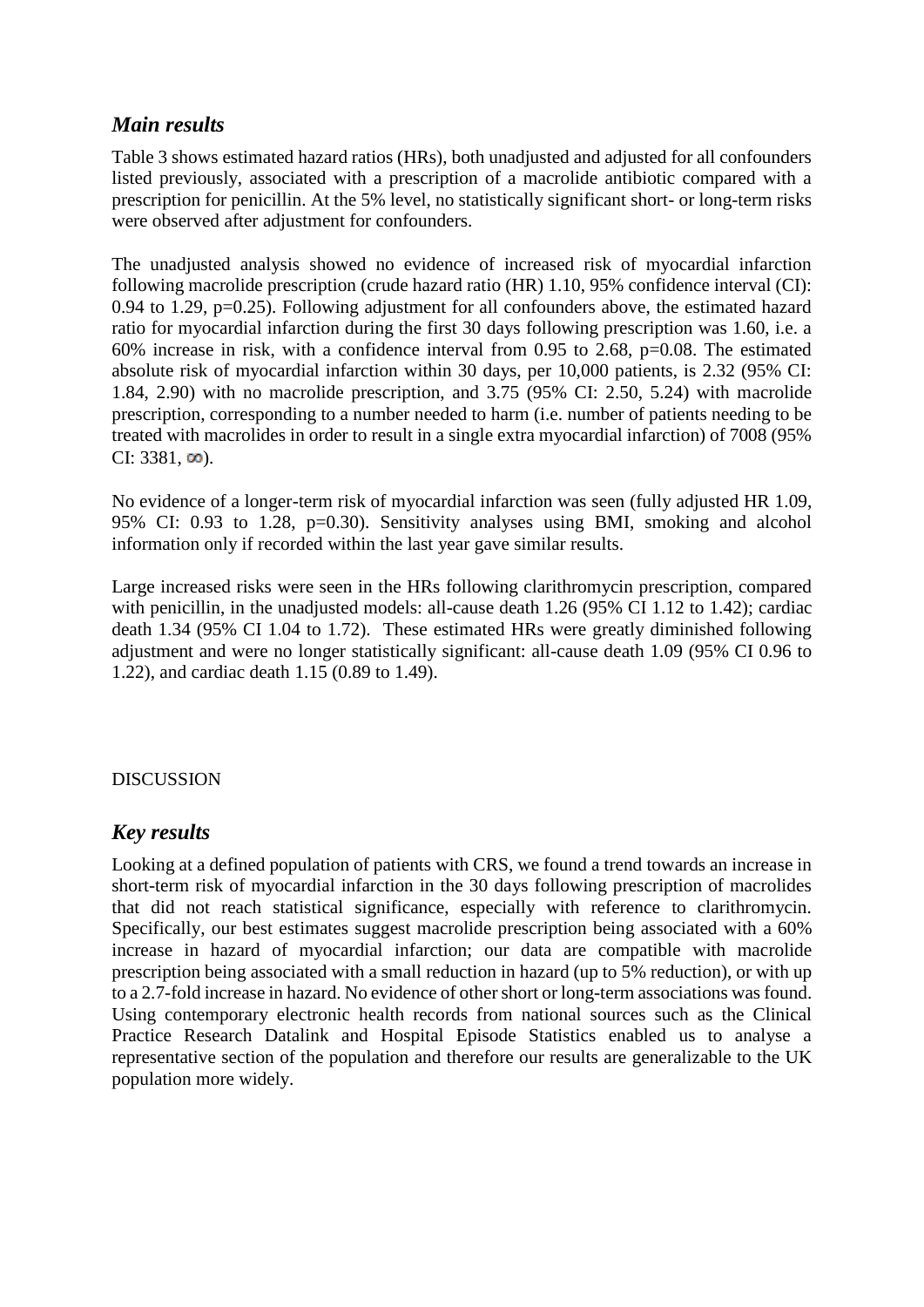# *Limitations*

Confounding by indication is a key problem in observational studies like these. Our study population – patients flagged as having CRS – provides a more homogeneous group of individuals which may reduce this bias. Nonetheless, strong confounding was observed in analyses comparing clarithromycin prescriptions to penicillin; large crude associations between clarithromycin prescription and mortality were observed, which were removed after adjustment for potential confounders. Choosing an active comparator, rather than comparing with the absence of a macrolide prescription, minimises such biases; however it is possible that some confounding by indication remains. For example, patients with more severe or recurrent infections may be more likely to be prescribed macrolides rather than penicillin, and severity of infection may itself increase the risk of cardiovascular events, particularly in the short term. Thus the suggestion of a short-term increase in risk of myocardial infarction following macrolide prescription may simply reflect such residual confounding by indication.

Our study was limited by the number of events which occurred during follow-up. Some of the analyses, especially when restricting to prescriptions for clarithromycin versus penicillin, had few events and thus suffered from low statistical power. In particular, uncertainty remains about the possible association between macrolide prescription and risk of myocardial infarction in this patient population.

Diagnoses for chronic rhinosinusitis are not well recorded in electronic health record data. Although we developed an algorithm to determine which patients were likely to have CRS, based on primary and secondary diagnosis data and secondary care procedures, it is possible that the analysis may have omitted some patients with this condition, and included some who did not actually have CRS. This misclassification of case status is unlikely to have biased results, since it is unlikely that cardiovascular effects of macrolide antibiotics differ greatly for patients who have CRS.

As with all analyses relying on electronic health records and administrative data, the quality of the data is a limiting factor. However, sensitivity analyses exploring the impact of missing data showed our results were robust to these missing data.

We were unable to look specifically at longer duration low dose prescriptions of macrolide antibiotics, due to sample size constraints. Future studies are required to assess associations in this setting.

## *Comparison with other studies*

Since 2006, a series of studies have raised concerns about possible cardiovascular risk associated with short term macrolide use. Our results, though not significant at the 5% level, are broadly consistent with those from Root et al.  $^{12}$ , and Wong et al.  $^{13}$ , who found some evidence of a short term association of clarithromycin and incident myocardial infarction but no long-term risks in patients receiving Helicobacter pylori treatment <sup>12</sup> and in the general Hong Kong population  $13$ . In contrast to other studies  $6-9$ , we found no evidence of increased risks of other events or longer term risks. In particular, unlike other studies, we found no evidence of any increased risk of cardiovascular mortality <sup>6, 8, 9, 11</sup>. One reason for these apparent discrepancies may be that these studies have predominantly investigated associations in populations with pre-existing heart conditions. In contrast, we investigated incident myocardial infarction, stroke, diagnosis of peripheral vascular disease and cardiac arrhythmia,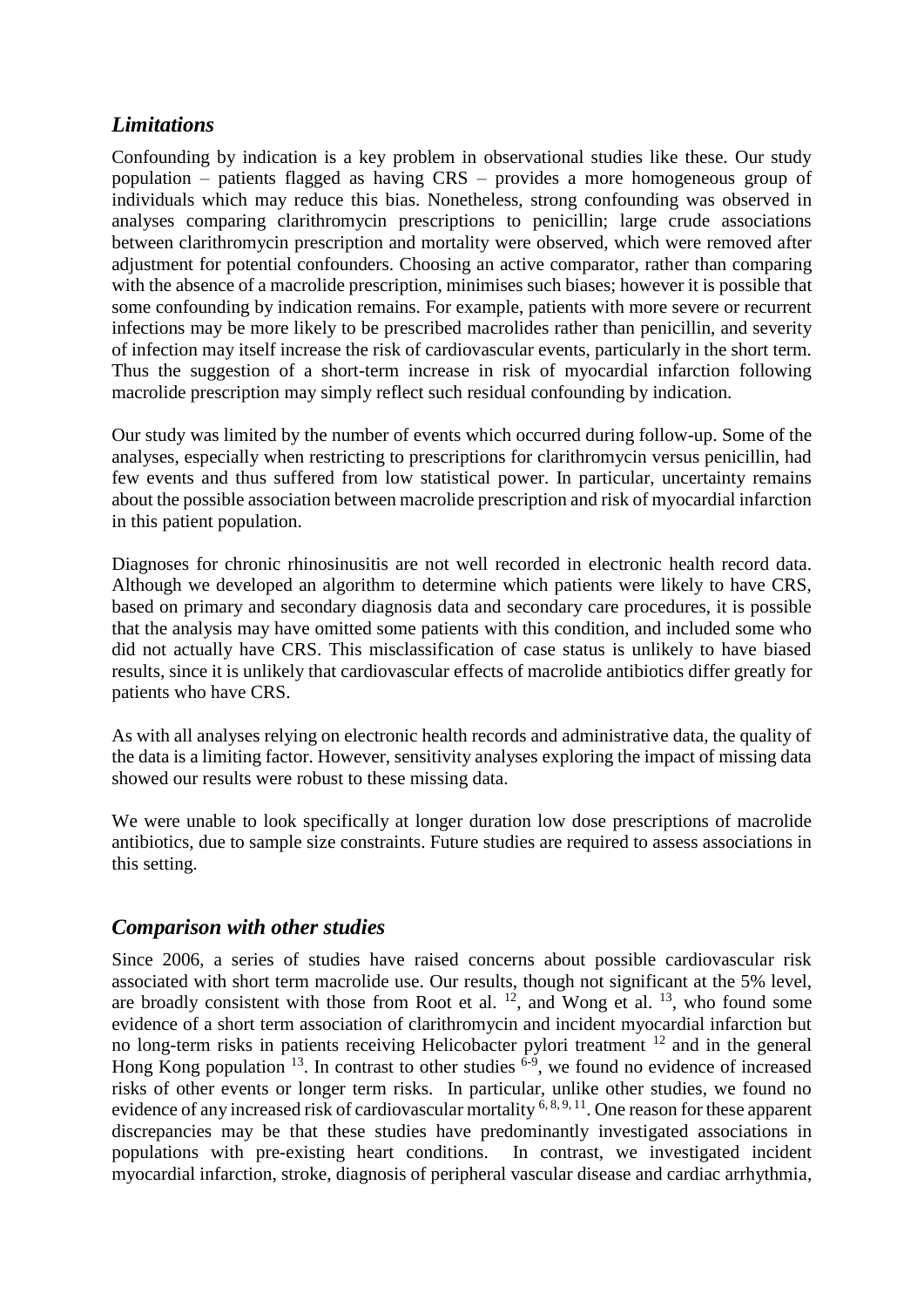thus restricting these analyses to populations with lower frequency of pre-existing heart disease. It is possible that these associations truly differ in those different populations.

Previous database studies have tended to be larger than ours, due to our additional restriction to a particular patient subgroup – patients with CRS. This limited our power to look at, for example, analyses restricted to clarithromycin rather than all macrolides.

# *Clinical implications*

In summary, while our results were not statistically significant, our best estimates suggest a possible increased short-term risk of myocardial infarction in patients with CRS following prescription with macrolide antibiotics; this was less so for clarithromycin specifically. This supports prior observational evidence from different patient groups, and fits with physiological data of the impact of macrolides on the heart. However, confounding by indication remains a possible explanation for the apparent increase in risk. We found no evidence of any long-term increased risks.

The MACRO Programme has been funded by the National Institute of Health Research to define best management of adults with CRS and will include a randomised controlled trial comparing a 12 week course of clarithromycin, placebo and sinus surgery starting in September 2018. The trial will screen potential participants for any absolute contraindications to clarithromycin: risk factors including history of ischaemic heart disease, prolonged Q-T interval on ECG, diabetes and age over 65 or any medications known to interact with clarithromycin unless these can be discontinued during the 3 months of clarithromycin/placebo treatment. Based on the findings of this study, we have taken the necessary precautions to screen patients for the forthcoming trial, however, further guidance on when to prescribe clarithromycin and who to select will be forthcoming once the results of the trial are available.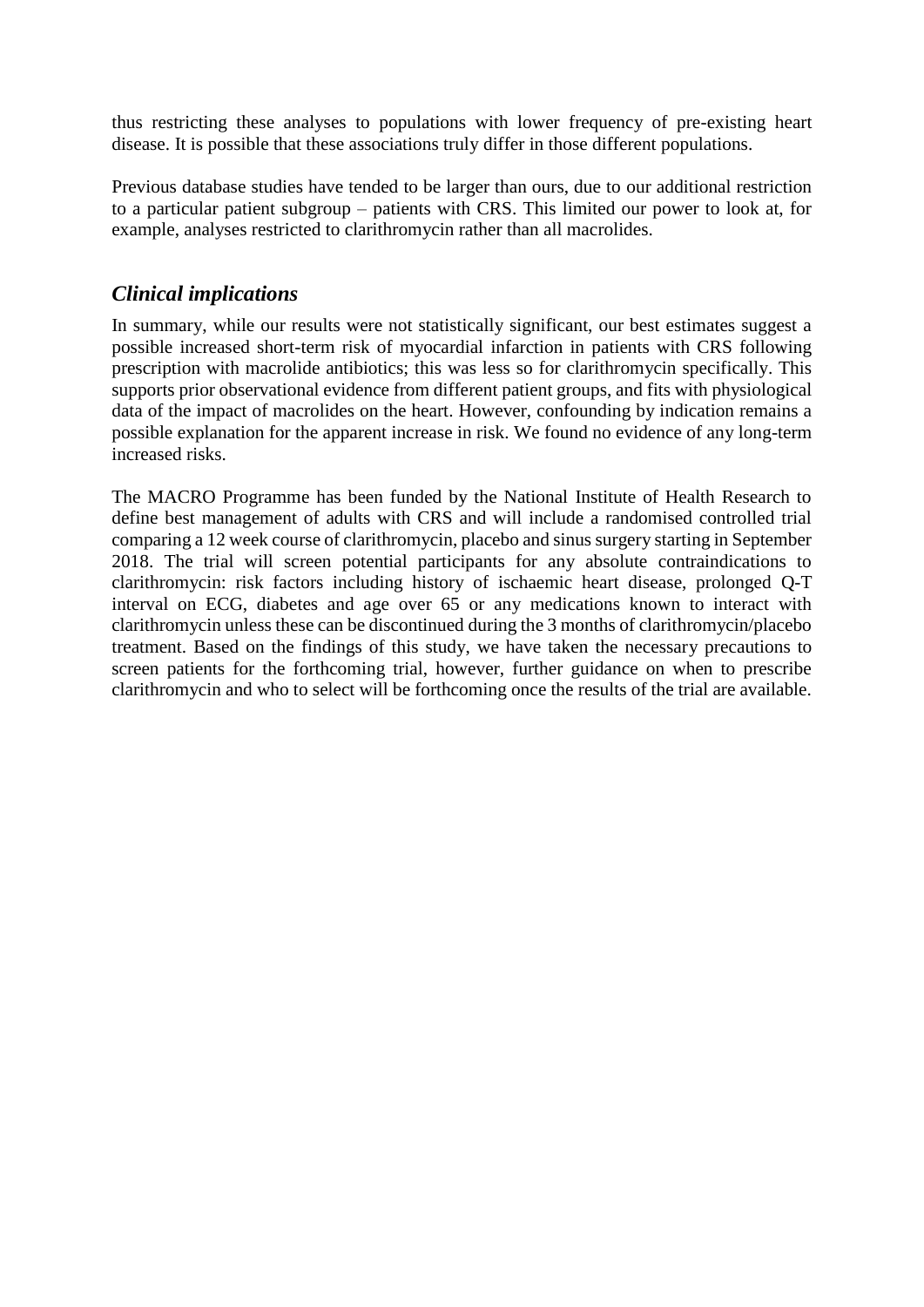### ACKNOWLEDGEMENTS

# *Funding*

This paper presents independent research funded by the National Institute for Health Research (NIHR) under its Programme Grants for Applied Research (PGfAR) Programme (Grant Reference Number RP-PG-0614-20011). The views expressed are those of the author(s) and not necessarily those of the NHS, the NIHR or the Department of Health.

### AUTHORSHIP CONTRIBUTION

CH, CP, HB, AS, JC, SM, SD, PL, VL and MT developed the research question, study design and general analytic approach. EW devised and performed the statistical analysis, based on initial analyses by HE, supervised by JC. SD, CC, KD, and AGI performed data extraction, derivation of codelists, and phenotyping. EW drafted the manuscript. All co-authors critically revised the manuscript. EW is the guarantor.

#### CONFLICT OF INTEREST

In addition to the NIHR funding for this work acknowledged above, we declare the following interests: Anne Schilder advises on clinical trial design and delivery to a range of biotech companies, and is a member of the Development Advisory Board of Novus Therapeutics. Carl Philpott reports personal fees (Aerin Medical, Navigant, Entellus, Johnson & Johnson) and grants (Sir Jules Thorn Trust, Rosetrees Foundation, Royal College of Surgeons of England, Otorhinolaryngological Research Society), and is a trustee for Fifth Sense and ENT UK. Claire Hopkins has participated in Advisory boards to discuss management of CRS and to advise on design of future trials in this area (Sanofi, GSK, Medtronic). Valerie Lund reports personal fees (Abbott, Hartington, Kyorin, Optinose) and grants from GSK. James Carpenter reports personal fees (Pfizer, GSK), and grants (MRC, Novartis), The remaining authors have nothing to declare.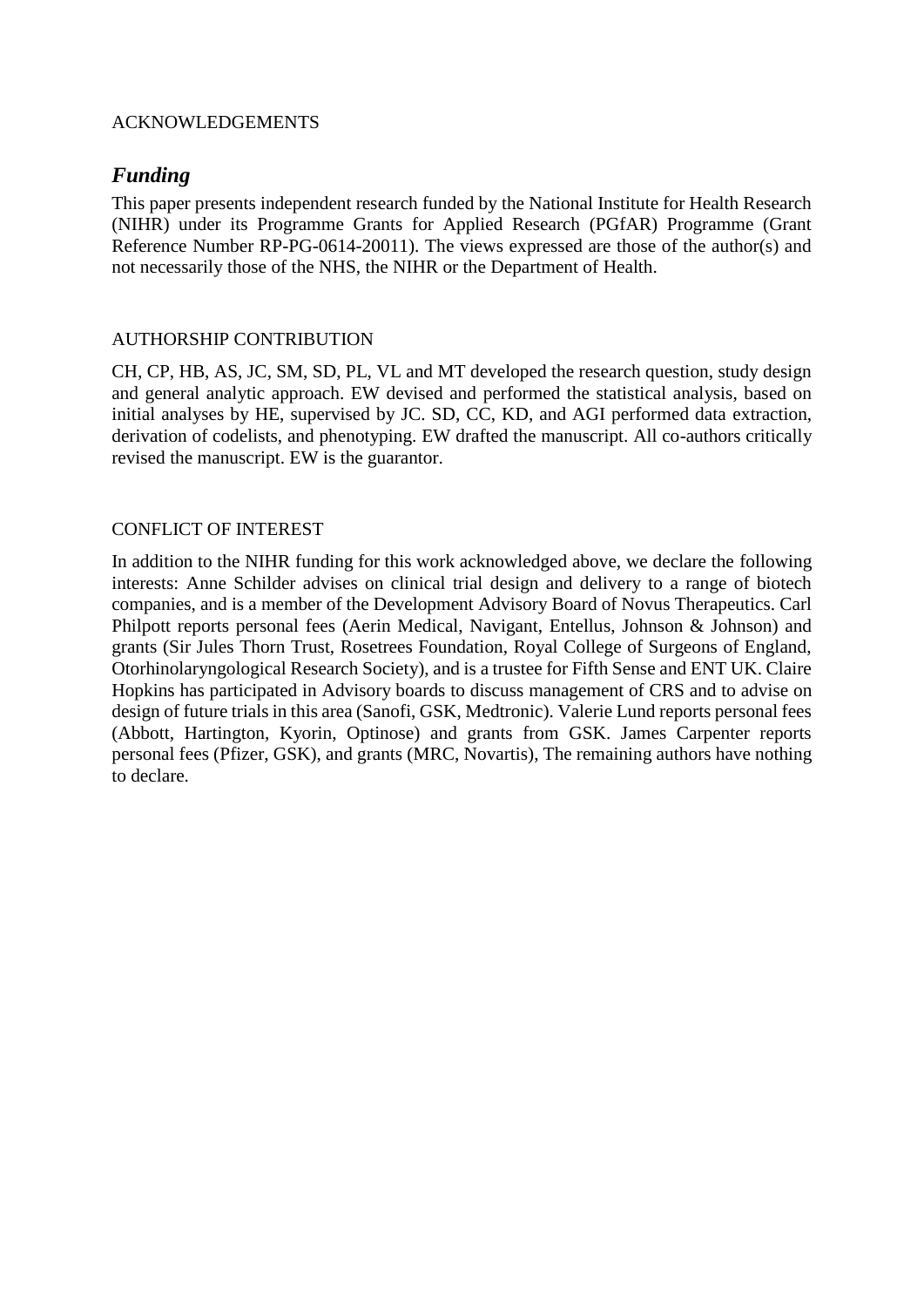#### REFERENCES

1. Head K, et al. Systemic and topical antibiotics for chronic rhinosinusitis. Cochrane Database Syst Rev. 2016 Apr 26;4:CD011994

2. Oakley GM, Harvey RJ, Lund VJ. The Role of Macrolides in Chronic Rhinosinusitis (CRSsNP and CRSwNP). Curr Allergy Asthma Rep. 2017 May;17(5):30

3. Bewick J, et al. The value of a feasibility study into long-term macrolide therapy in chronic rhinosinusitis. Clin Otolaryngol. 2017 Feb;42(1):131-8

4. Cornett E, et al. Macrolide and fluoroquinolone mediated cardiac arrhythmias: clinical considerations and comprehensive review. Postgrad Med. 2017 Sep;129(7):715-24

5. Abo-Salem E, et al. Antibiotic-induced cardiac arrhythmias. Cardiovasc Ther. 2014 Feb;32(1):19- 25

6. Jespersen CM, Grp CT. Randomised placebo controlled multicentre trial to assess short term clarithromycin for patients with stable coronary heart disease: CLARICOR trial. British Medical Journal. 2006 Jan 7;332(7532):22-4

7. Mosholder AD, et al. Long-Term Risk of Acute Myocardial Infarction, Stroke, and Death With Outpatient Use of Clarithromycin: A Retrospective Cohort Study. American Journal of Epidemiology. 2018 Apr;187(4):786-92

8. Schembri S, et al. Cardiovascular events after clarithromycin use in lower respiratory tract infections: analysis of two prospective cohort studies. Bmj-British Medical Journal. 2013 Mar 22;346 9. Winkel P, et al. Clarithromycin for stable coronary heart disease increases all-cause and cardiovascular mortality and cerebrovascular morbidity over 10 years in the CLARICOR randomised, blinded clinical trial. International Journal of Cardiology. 2015 Mar 1;182:459-65

10. Andersen SS, et al. Clarithromycin Use and Risk of Death in Patients with Ischemic Heart Disease. Cardiology. 2010;116(2):89-97

11. Inghammar M, et al. Long-Term Risk of Cardiovascular Death With Use of Clarithromycin and Roxithromycin: A Nationwide Cohort Study. American Journal of Epidemiology. 2018 Apr;187(4):777- 85

12. Root AA, et al. Evaluation of the risk of cardiovascular events with clarithromycin using both propensity score and self-controlled study designs. British Journal of Clinical Pharmacology. 2016 Aug;82(2):512-21

13. Wong AYS, et al. Cardiovascular outcomes associated with use of clarithromycin: population based study. Bmj-British Medical Journal. 2016 Jan 14;352

14. Wong AYS, et al. Managing Cardiovascular Risk of Macrolides: Systematic Review and Meta-Analysis. Drug Safety. 2017 Aug;40(8):663-77

15. FDA Drug Safety Communication. In: Administration USFaD, editor. 2-22-2018 ed2018. 16. Denaxas SC, et al. Data Resource Profile: Cardiovascular disease research using linked bespoke studies and electronic health records (CALIBER). International Journal of Epidemiology. 2012 Dec;41(6):1625-38

17. Herrett E, et al. Data Resource Profile: Clinical Practice Research Datalink (CPRD). International Journal of Epidemiology. 2015 Jun;44(3):827-36

18. Herrett E, et al. Validation and validity of diagnoses in the General Practice Research Database: a systematic review. British Journal of Clinical Pharmacology. 2010 Jan;69(1):4-14

19. Danaei G, et al. Observational data for comparative effectiveness research: An emulation of randomised trials of statins and primary prevention of coronary heart disease. Statistical Methods in Medical Research. 2013 Feb;22(1):70-96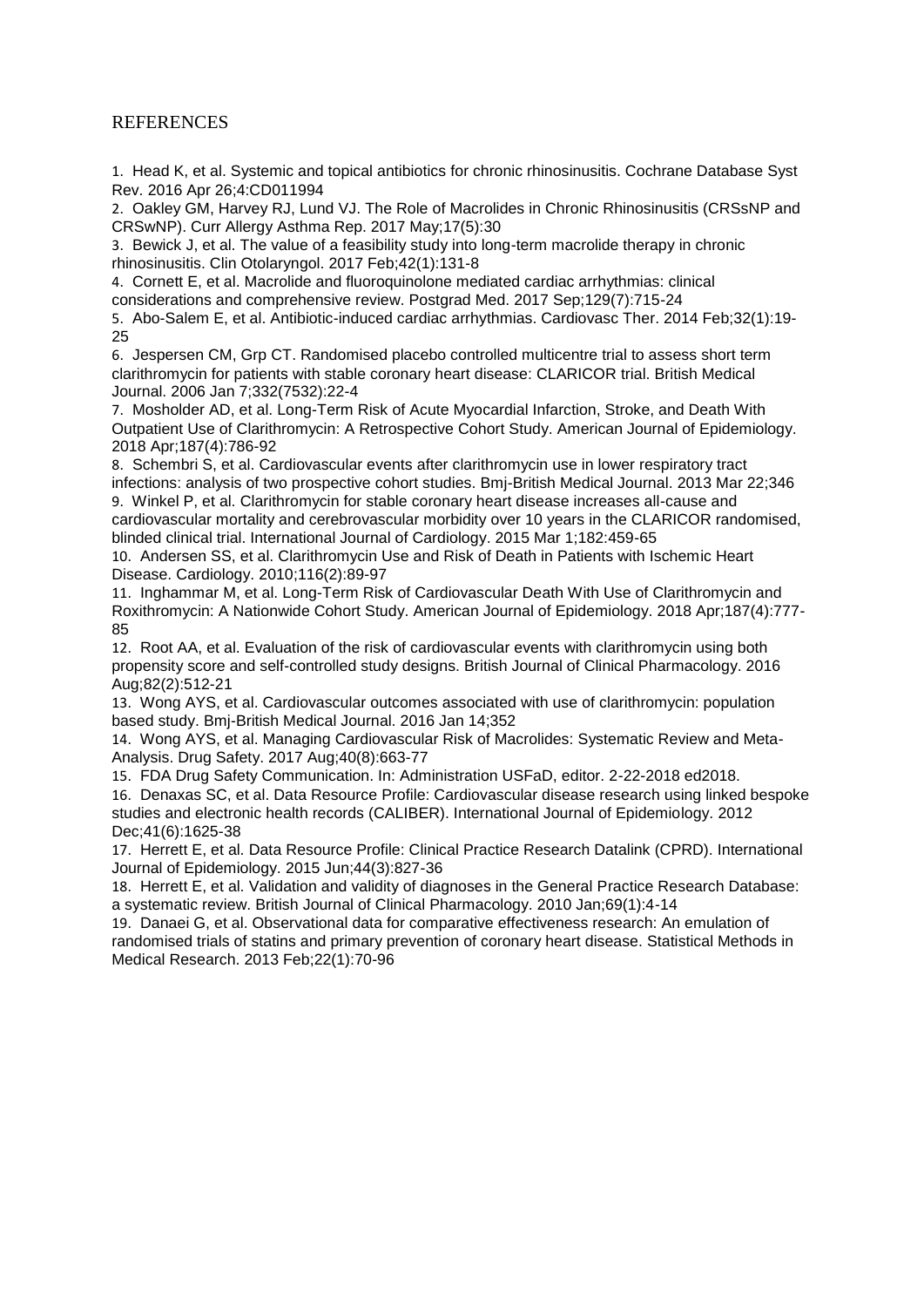### CORRESPONDING AUTHOR

Elizabeth Williamson. Department of Medical Statistics, London School of Hygiene & Tropical Medicine, UK. Tel 020 7927 2261, Fax +44 (0)20 7436 5389 and E-mail Elizabeth.williamson@lshtm.ac.uk.

#### FIGURE CAPTIONS

**Figure 1.** Numbers of patients (n) and antibiotic prescriptions (n<sub>abx</sub>) included in the observational pseudo-trials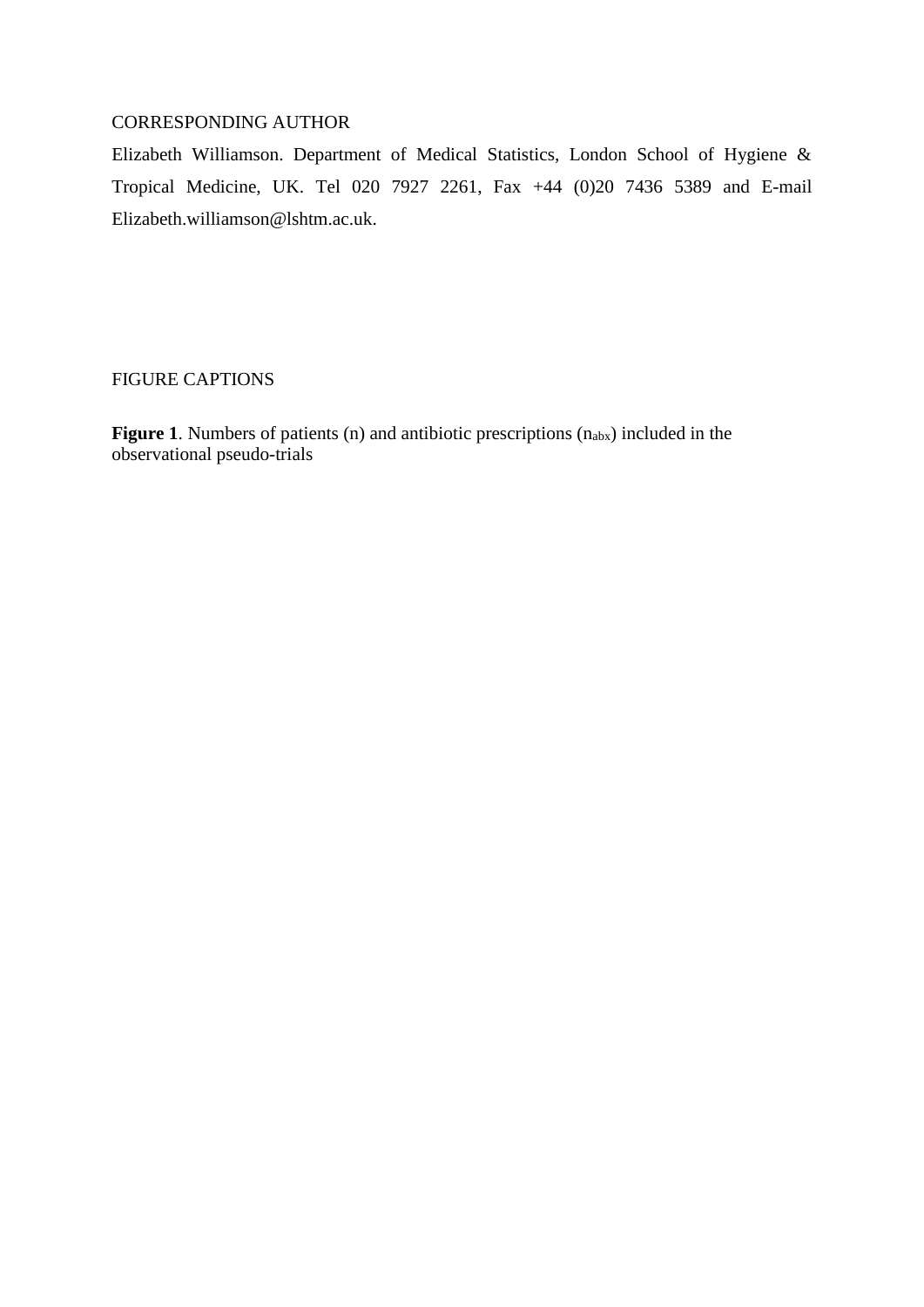# TABLES

|            |                    |        | rendrome present<br>,<br>Penicillin<br>Macrolide |       |              |       |                                            |  |
|------------|--------------------|--------|--------------------------------------------------|-------|--------------|-------|--------------------------------------------|--|
|            |                    |        | $(n=53,498)$                                     |       | $(n=12,833)$ |       | Clarithromycin <sup>a</sup><br>$(n=5,299)$ |  |
|            |                    | Freq.  | $\%$                                             | Freq. | $\%$         | Freq. | %                                          |  |
| Age-group  |                    |        |                                                  |       |              |       |                                            |  |
|            | $<$ 40             | 15,149 | 28.3                                             | 3,300 | 25.7         | 1,218 | 23.0                                       |  |
|            | $40 - 50$          | 11,369 | 21.3                                             | 2,921 | 22.8         | 1,194 | 22.5                                       |  |
|            | $50 - 60$          | 11,563 | 21.6                                             | 2,854 | 22.2         | 1,209 | 22.8                                       |  |
|            | $60 - 70$          | 9,687  | 18.1                                             | 2,396 | 18.7         | 1,075 | 20.3                                       |  |
|            | 70-80              | 5,730  | 10.7                                             | 1,362 | 10.6         | 603   | 11.4                                       |  |
| Sex        |                    |        |                                                  |       |              |       |                                            |  |
|            | Male               | 19,919 | 37.2                                             | 4,148 | 32.3         | 1,876 | 35.4                                       |  |
|            | Female             | 33,579 | 62.8                                             | 8,685 | 67.7         | 3,423 | 64.6                                       |  |
| Smoking    |                    |        |                                                  |       |              |       |                                            |  |
|            | Non                | 24,649 | 46.1                                             | 6,018 | 46.9         | 2,393 | 45.2                                       |  |
|            | Ex                 | 15,157 | 28.3                                             | 3,679 | 28.7         | 1,745 | 32.9                                       |  |
|            | Current            | 9,894  | 18.5                                             | 2,398 | 18.7         | 994   | 18.8                                       |  |
|            | Unknown            | 3,798  | 7.1                                              | 738   | 5.8          | 167   | 3.2                                        |  |
| Alcohol    |                    |        |                                                  |       |              |       |                                            |  |
|            | None               | 7,353  | 13.7                                             | 1,883 | 14.7         | 777   | 14.7                                       |  |
|            | Ex                 | 2,529  | 4.7                                              | 686   | 5.3          | 322   | 6.1                                        |  |
|            | $<$ 1/week         | 10,798 | 20.2                                             | 2,778 | 21.6         | 1,172 | 22.1                                       |  |
|            | Current            | 2,256  | 4.2                                              | 513   | 4.0          | 207   | 3.9                                        |  |
|            | Excess             | 518    | 1.0                                              | 119   | 0.9          | 48    | 0.9                                        |  |
|            | Unknown            | 30,044 | 56.2                                             | 6,854 | 53.4         | 2,773 | 52.3                                       |  |
| <b>BMI</b> |                    |        |                                                  |       |              |       |                                            |  |
|            | Underweight        | 828    | 1.5                                              | 206   | 1.6          | 95    | 1.8                                        |  |
|            | Normal             | 18,642 | 34.8                                             | 4,554 | 35.5         | 1,798 | 33.9                                       |  |
|            | Overweight         | 16,942 | 31.7                                             | 3,921 | 30.6         | 1,683 | 31.8                                       |  |
|            | Obese I            | 7,346  | 13.7                                             | 1,889 | 14.7         | 822   | 15.5                                       |  |
|            | Obese II           | 3,869  | 7.2                                              | 1,039 | 8.1          | 445   | 8.4                                        |  |
|            | Unknown            | 5,871  | 11.0                                             | 1,224 | 9.5          | 456   | 8.6                                        |  |
| Ethnicity  |                    |        |                                                  |       |              |       |                                            |  |
|            | White              | 31,646 | 59.2                                             | 7,856 | 61.2         | 3,362 | 63.4                                       |  |
|            | Indian             | 705    | 1.3                                              | 175   | 1.4          | 78    | 1.5                                        |  |
|            | <b>Black</b>       | 396    | 0.7                                              | 86    | 0.7          | 32    | 0.6                                        |  |
|            | China              | 244    | 0.5                                              | 58    | 0.5          | 23    | $0.4\,$                                    |  |
|            | Mixed              | 482    | 0.9                                              | 124   | 1.0          | 56    | 1.1                                        |  |
|            | Unknown            | 20,025 | 37.4                                             | 4,534 | 35.3         | 1,748 | 33.0                                       |  |
| IMD        |                    |        |                                                  |       |              |       |                                            |  |
|            | 1 (least deprived) | 13,916 | 26.0                                             | 3,352 | 26.1         | 1,382 | 26.1                                       |  |
|            | $\mathbf{2}$       | 12,214 | 22.8                                             | 2,974 | 23.2         | 1,219 | 23.0                                       |  |
|            | 3                  | 11,257 | 21.0                                             | 2,691 | 21.0         | 1,147 | 21.6                                       |  |
|            | $\overline{4}$     | 9,077  | 17.0                                             | 2,186 | 17.0         | 918   | 17.3                                       |  |
|            | 5 (most deprived)  | 6,984  | 13.1                                             | 1,623 | 12.6         | 629   | 11.9                                       |  |
|            | Missing            | 50     | 0.1                                              | 7     | 0.1          | 4     | 0.1                                        |  |
| Region     |                    |        |                                                  |       |              |       |                                            |  |
| North East |                    | 1,157  | 2.2                                              | 219   | 1.7          | 86    | 1.6                                        |  |
| North West |                    | 9,393  | 17.6                                             | 2,077 | 16.2         | 852   | 16.1                                       |  |

**Table 1**. Characteristics of patients in the first pseudo-trial they were eligible for, by type of antibiotic prescription.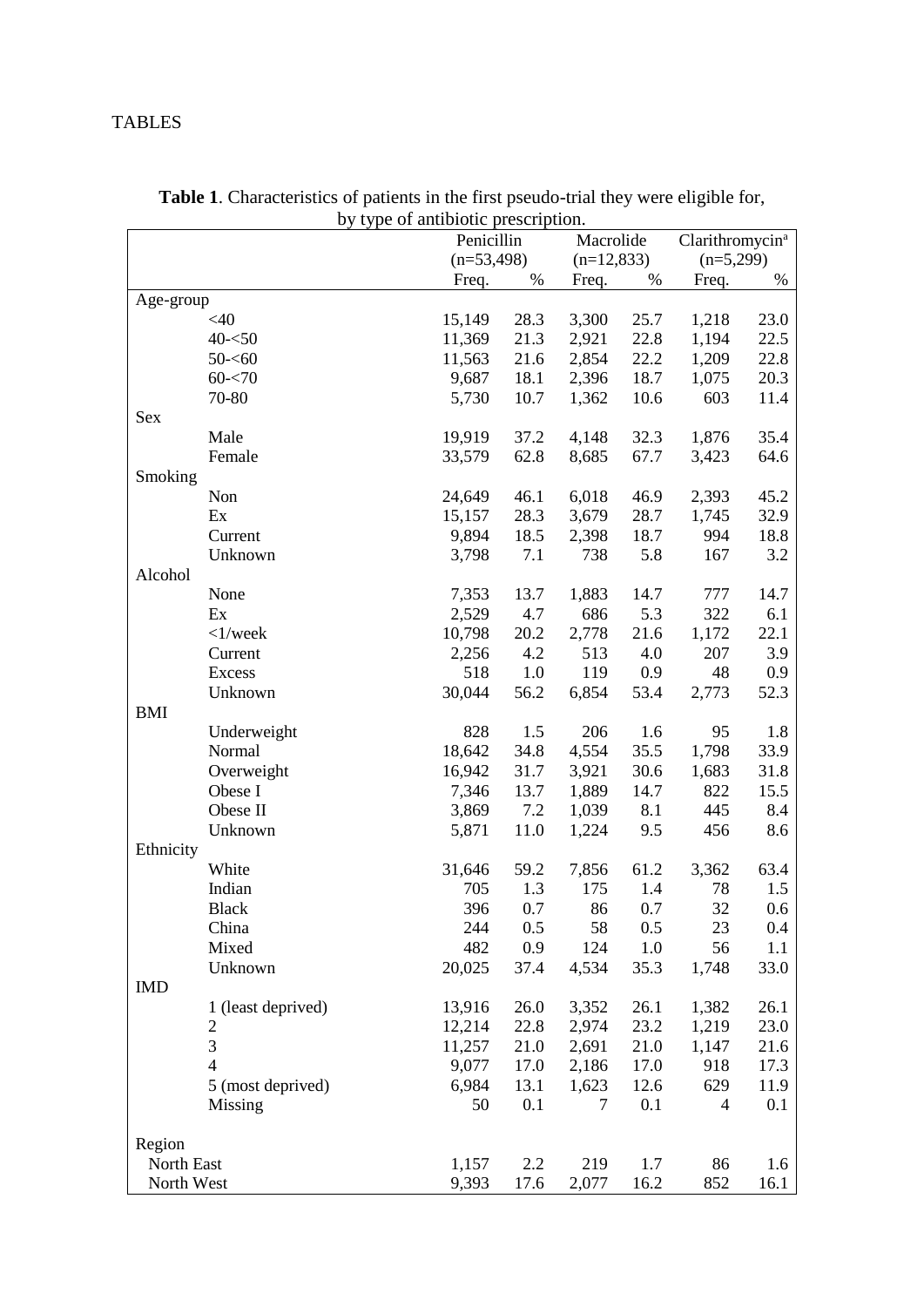| Yorkshire                           | 2,477  | 4.6  | 555   | 4.3  | 202   | 3.8  |
|-------------------------------------|--------|------|-------|------|-------|------|
| <b>East Midlands</b>                | 1,661  | 3.1  | 416   | 3.2  | 88    | 1.7  |
| <b>West Midlands</b>                | 6,693  | 12.5 | 1,521 | 11.9 | 722   | 13.6 |
| East                                | 6,490  | 12.1 | 1,515 | 11.8 | 583   | 11.0 |
| South West                          | 6,369  | 11.9 | 1,468 | 11.4 | 651   | 12.3 |
| South Central                       | 7,184  | 13.4 | 1,629 | 12.7 | 670   | 12.6 |
| London                              | 5,934  | 11.1 | 1,605 | 12.5 | 620   | 11.7 |
| South East                          | 6,140  | 11.5 | 1,828 | 14.2 | 825   | 15.6 |
| Prior use of:                       |        |      |       |      |       |      |
| Antidepressants                     | 23,042 | 43.1 | 6,007 | 46.8 | 2,603 | 49.1 |
| Warfarin or Digoxin                 | 1,449  | 2.7  | 314   | 2.4  | 151   | 2.8  |
| Antiarrhythmic drugs                | 5,361  | 10.0 | 1,412 | 11.0 | 599   | 11.3 |
| Anticoagulants                      | 1,491  | 2.8  | 348   | 2.7  | 174   | 3.3  |
| Antiplatelets                       | 6,567  | 12.3 | 1,526 | 11.9 | 655   | 12.4 |
| $\Box$ -adrenoceptor blocking drugs | 12,052 | 22.5 | 2,955 | 23.0 | 1,247 | 23.5 |
| Lipid regulating drugs              | 8,180  | 15.3 | 2,000 | 15.6 | 949   | 17.9 |
| <b>Diuretics</b>                    | 10,308 | 19.3 | 2,682 | 20.9 | 1,137 | 21.5 |
| Nitrates                            | 8,700  | 16.3 | 2,145 | 16.7 | 926   | 17.5 |
| Non-steroidal anti-inflammatories   | 37,544 | 70.2 | 9,258 | 72.1 | 3,889 | 73.4 |
| Antihypertensive drugs              | 10,760 | 20.1 | 2,604 | 20.3 | 1,181 | 22.3 |
| History of:                         |        |      |       |      |       |      |
| Atrial fibrillation                 | 916    | 1.7  | 186   | 1.4  | 94    | 1.8  |
| Cancer                              | 3,540  | 6.6  | 947   | 7.4  | 460   | 8.7  |
| Chronic Obstructive Pulmonary       | 23,550 | 44.0 | 6,210 | 48.4 | 2,639 | 49.8 |
| Disease                             |        |      |       |      |       |      |
| <b>Diabetes</b>                     | 2,432  | 4.5  | 630   | 4.9  | 276   | 5.2  |
| Dyslipidaemia                       | 5,025  | 9.4  | 1,271 | 9.9  | 587   | 11.1 |
| Hypertension                        | 10,988 | 20.5 | 2,705 | 21.1 | 1,210 | 22.8 |
| Cardiovascular disease              | 3,220  | 6.0  | 695   | 5.4  | 302   | 5.7  |
| Asthma                              | 13,252 | 24.8 | 3,719 | 29.0 | 1,543 | 29.1 |

<sup>a</sup> subgroup of the macrolide column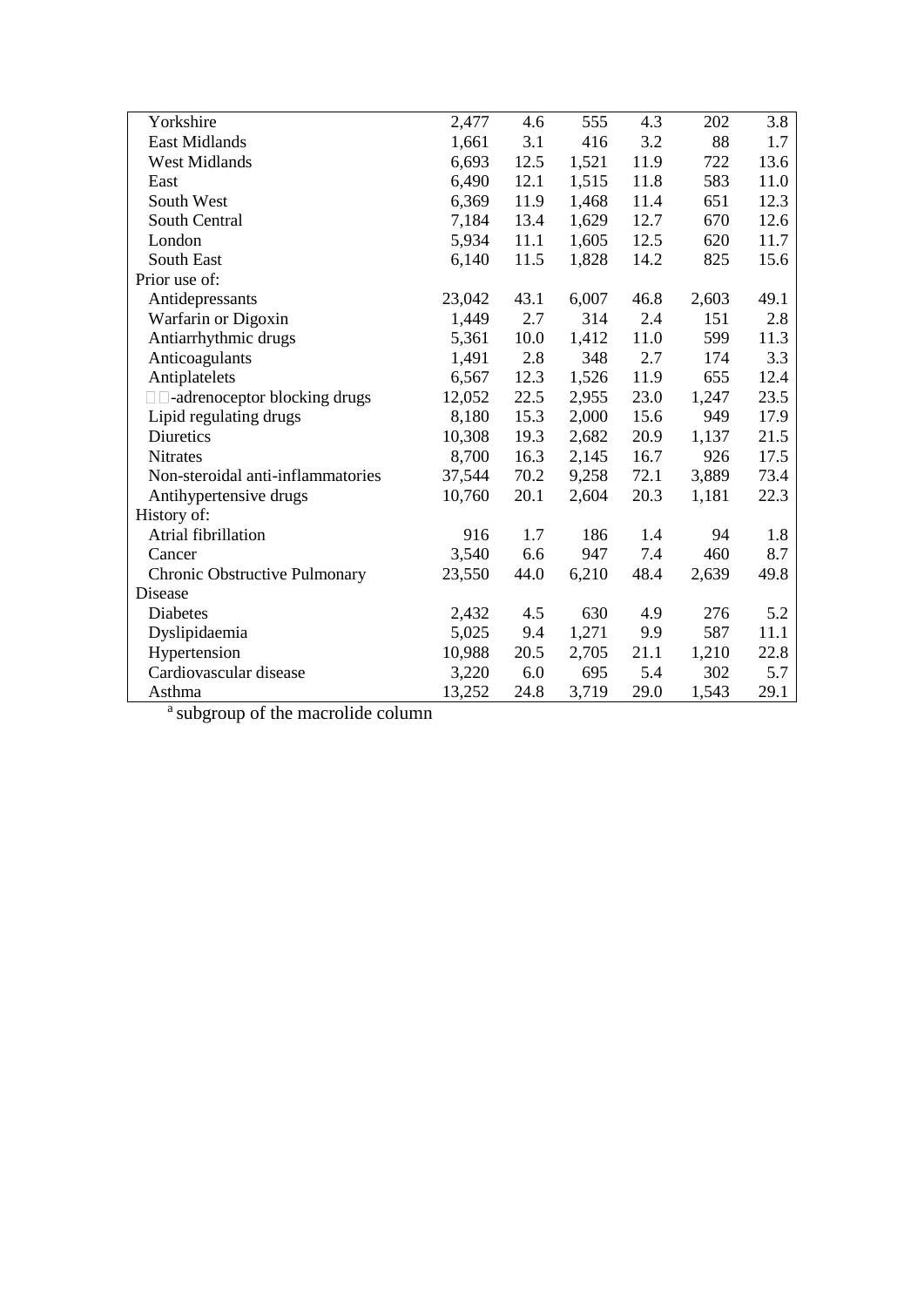| for the first pseudo-trial the patient is eligible for |                          |     |                          |      |                          |      |                             |     |  |
|--------------------------------------------------------|--------------------------|-----|--------------------------|------|--------------------------|------|-----------------------------|-----|--|
|                                                        | All                      |     | <b>Penicillin</b>        |      | Macrolide                |      | Clarithromycin <sup>a</sup> |     |  |
|                                                        | $(n=66,321)$             |     | $(n=53,498)$             |      | $(n=12,833)$             |      | $(n=5,299)$                 |     |  |
|                                                        | Median                   |     | Median                   |      | Median                   |      | Median                      |     |  |
|                                                        | $(p25^{th}, p75^{th})^b$ |     | $(p25^{th}, p75^{th})^b$ |      | $(p25^{th}, p75^{th})^b$ |      | $(p25^{th}, p75^{th})^b$    |     |  |
| Follow-up (years)                                      | 5.1(2.3, 8.8)            |     | $5.2$ $(2.3, 8.9)$       |      | 4.8 $(2.2, 8.6)$         |      | 3.3(1.5, 6.0)               |     |  |
| Number of trials participated in                       | 3(2, 6)                  |     | 3(2, 6)                  |      | 3(1, 6)                  |      | 2(1, 5)                     |     |  |
|                                                        |                          |     |                          |      |                          |      |                             |     |  |
| <b>Outcome events</b>                                  | Freq.                    | %   | Freq.                    | $\%$ | Freq.                    | $\%$ | Freq.                       | %   |  |
| Death by any cause                                     | 3,251                    | 4.9 | 2,653                    | 5.0  | 598                      | 4.7  | 207                         | 3.9 |  |
| Cardiovascular death                                   | 815                      | 1.2 | 694                      | 1.3  | 121                      | 0.9  | 34                          | 0.6 |  |
| Myocardial infarction                                  | 925                      | 1.4 | 742                      | 1.4  | 183                      | 1.4  | 52                          | 1.0 |  |
| <b>Stroke</b>                                          | 859                      | 1.3 | 700                      | 1.3  | 159                      | 1.2  | 46                          | 0.9 |  |
| Ischaemic                                              | 498                      | 0.8 | 410                      | 0.8  | 88                       | 0.7  | 27                          | 0.5 |  |
| Intracerebral haemorrhage                              | 110                      | 0.2 | 88                       | 0.2  | 22                       | 0.2  | 6                           | 0.1 |  |
| Subarachnoid haemorrhage                               | 94                       | 0.1 | 74                       | 0.1  | 20                       | 0.2  | 4                           | 0.1 |  |
| Not classified                                         | 370                      | 0.6 | 290                      | 0.5  | 80                       | 0.6  | 26                          | 0.5 |  |
| Peripheral vascular disease                            | 637                      | 1.0 | 514                      | 1.0  | 123                      | 1.0  | 36                          | 0.7 |  |
| Cardiac arrhythmia                                     | 1,436                    | 2.2 | 1,148                    | 2.1  | 288                      | 2.2  | 86                          | 1.6 |  |

**Table 2.** Outcome and follow-up data for participants in the pseudo-trials,

<sup>a</sup> subgroup of the macrolide column,  $\frac{b}{25}$  and  $75^{\text{th}}$  percentiles